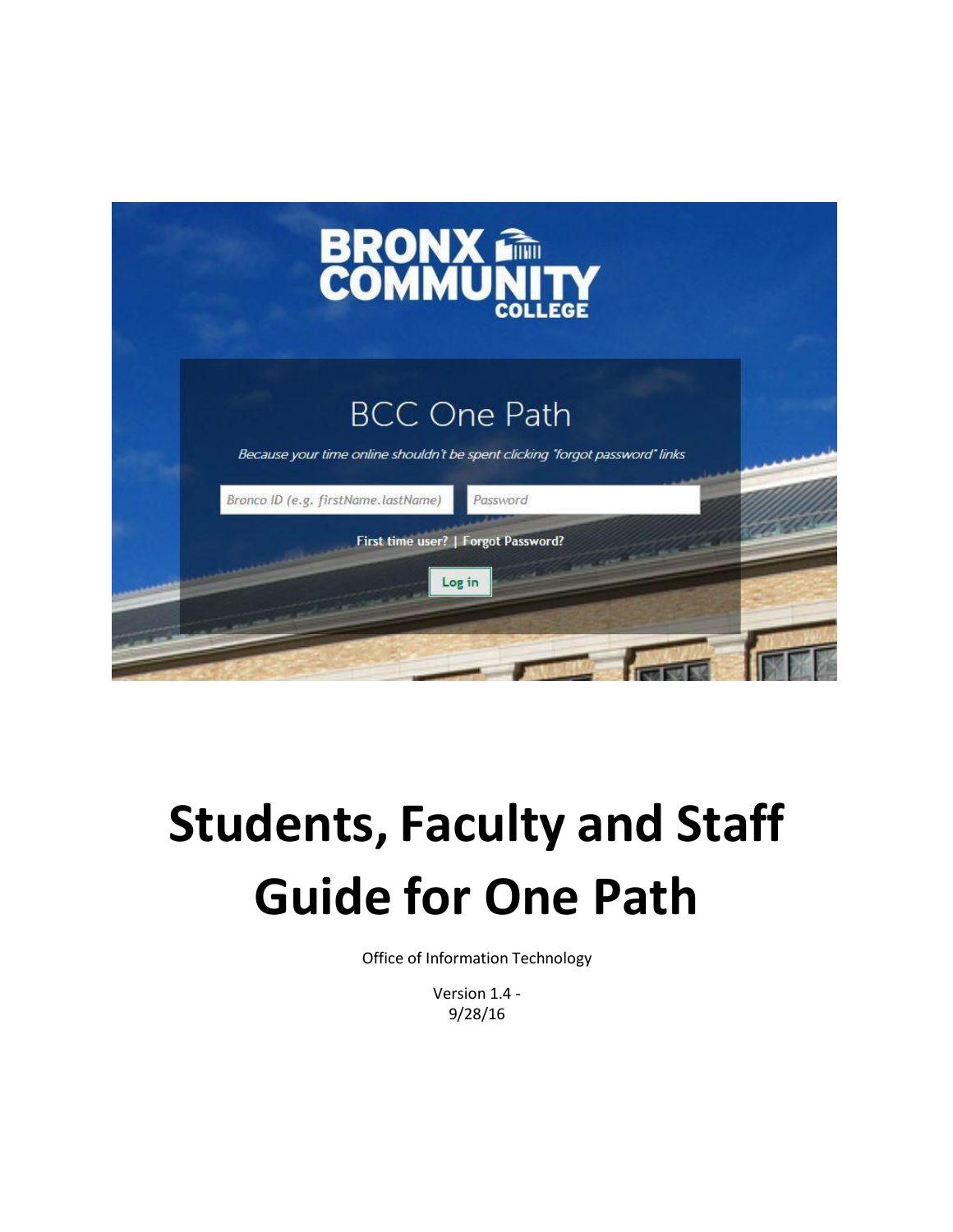### **Disclaimer**

Links to applications available through the College's Single Sign On solution, One Path, may bring visitors to sites that are not within the domain of the College and outside the control of the College or the University (i.e. Twitter, Instagram, LinkedIn, etc.). These links are provided for the convenience of visitors only. Bronx Community College is not responsible for the safety, privacy practices, activities, or content of such sites. Bronx Community College does not guarantee, approve, or endorse the information available on these sites, and unless expressly disclosed otherwise, does not have any affiliation with the sites' owners or operators.

### **Security and One Path**

There are some concerns you need to be aware of if you are using One Path on a shared computer, such as those in public computer labs or the Library. Since you authorized and granted access to a Single Sign-On service, you will also be granted access to all the SSO services without additional login prompts until you quit out of the web browser. The easiest way to protect your information is to log out One Path when you are done working. If you are stepping away from your computer, we recommend locking your screen while away.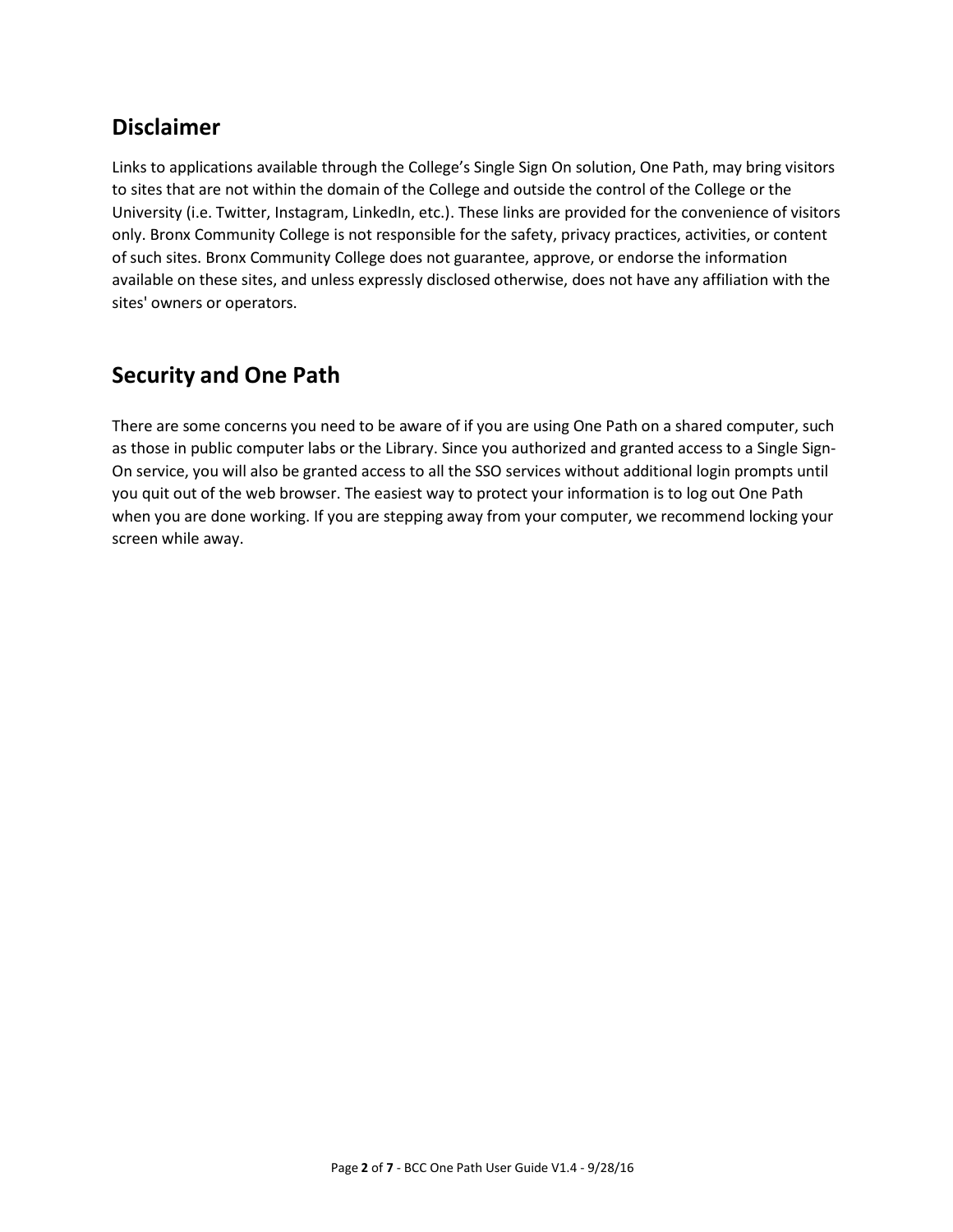#### **What is One Path?**

Because your time online shouldn't be spent clicking "forgot password" links, the Office of Information Technology has implemented **One Path**, a brand new campus-based Single-Sign-On system (SSO) for BCC Students, Faculty and Staff. This tool solves the problem of having to remember several passwords required to login to CUNY and BCC applications. One Path allows you to login with your Bronco ID and access multiple CUNY/BCC systems such as email, CUNYFirst, OSSES and many more within a single browser session. Using this authentication process, once you successfully authenticate, you will not be prompted to enter a user name or password again.

#### **First Time Users**

- 1. Go to [https://bronco.sso.bcc.cuny.edu](https://bronco.sso.bcc.cuny.edu/)
- 2. Once you have landed on the One Path Login page, you will be prompted to enter your Bronco ID user name and password. To login, use your Bronco ID credentials in this format:
	- **Username:** Your BCC email address (e.g. [john.doe@bcc.cuny.edu](mailto:john.doe@bcc.cuny.edu) ; john.doe@stu.bcc.cuny.edu)
	- **Password:** Enter your current Bronco ID password (email password). If you need to change your Bronco ID password, visit the Self-Service Account [Management](http://www.bcc.cuny.edu/information-technology/?p=IT-SSAM) page.

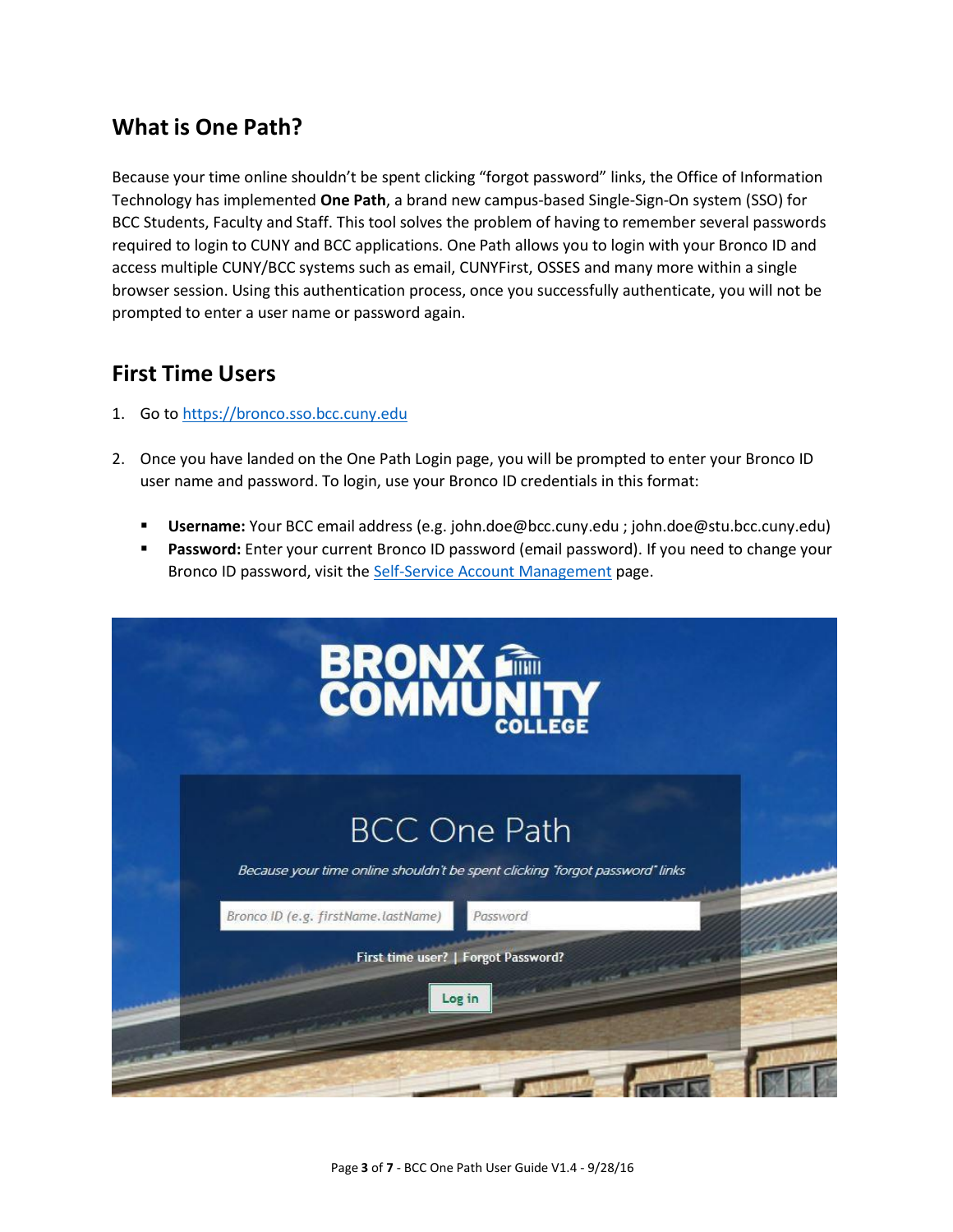3. Upon successful login to One Path, you will be directed to your home page.



Based on your role (Student, Faculty or Staff), you will be presented with different applications.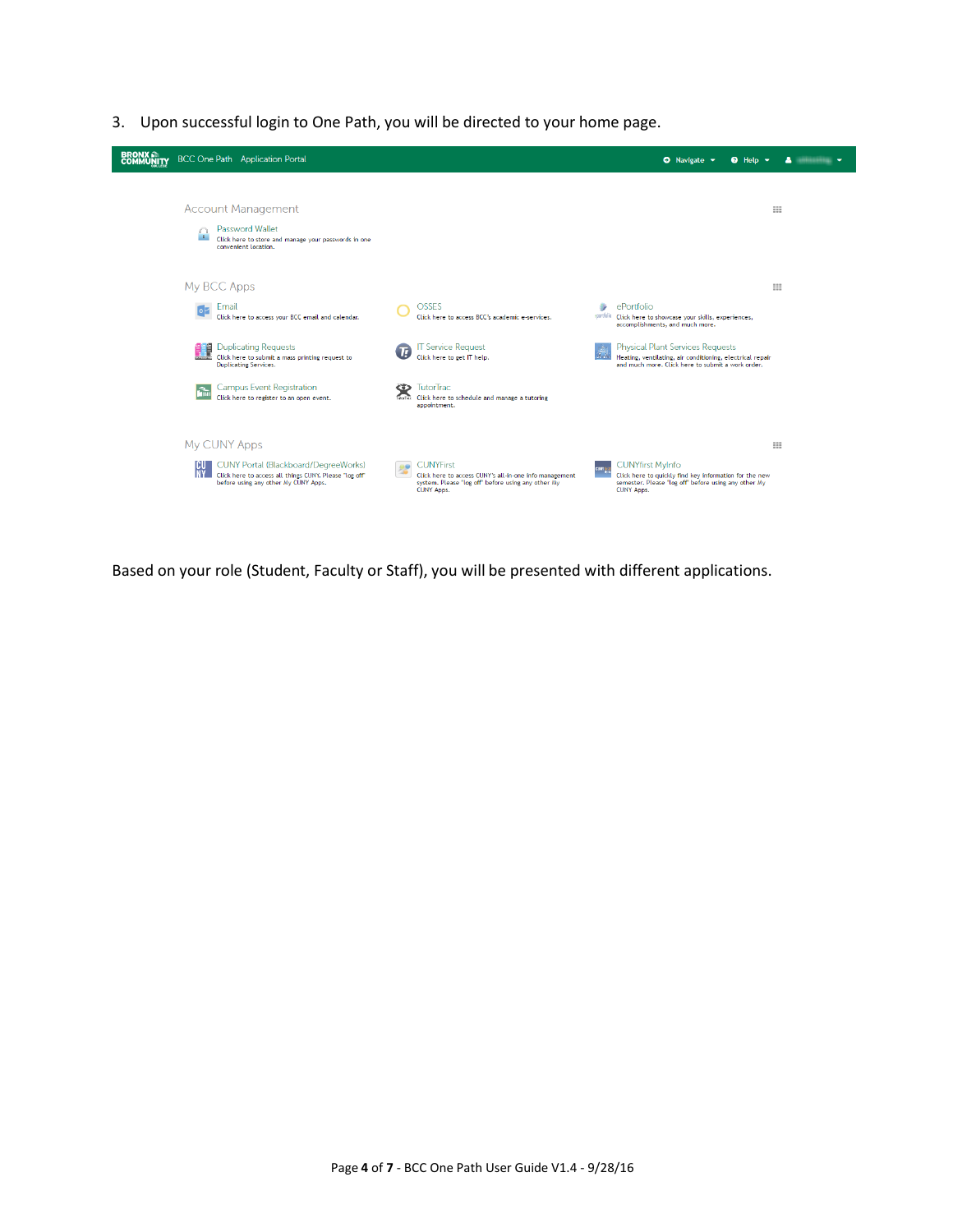4. Because this is your first time using One Path, you will need to configure the system based on your preferences. For instance, to access CUNYfirst, simply click on the CUNYfirst icon in the "My CUNY Apps" section:



#### Enter your CUNYfirst login credentials and hit enter or click on Log-In:



**Your credentials are now saved. Next time, when you login to CUNYfirst by using One Path, you won't have to enter your username and password again.**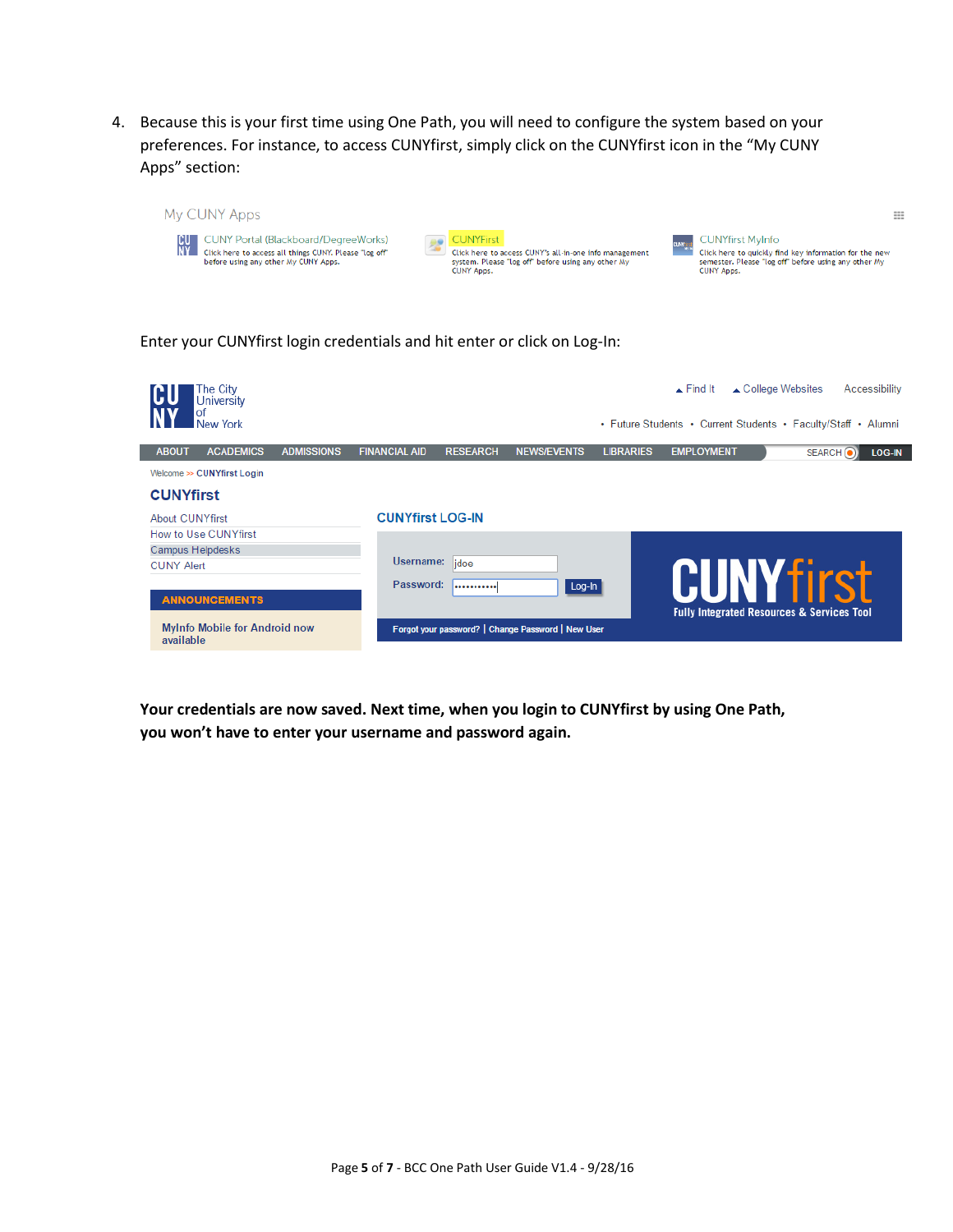To access BlackBoard or Degreeworks, simply click on the CUNY Portal icon in the "My CUNY Apps" section, enter your CUNY Portal login credentials and hit Save:

| My BCC Apps                                      | <b>Add Credentials</b>                                                                                                                                                                                                                                                                                | ×                                                                                                                                                       |
|--------------------------------------------------|-------------------------------------------------------------------------------------------------------------------------------------------------------------------------------------------------------------------------------------------------------------------------------------------------------|---------------------------------------------------------------------------------------------------------------------------------------------------------|
| Email<br>Click here to                           | Your CUNY Portal (Blackboard/DegreeWorks) username and password are needed to automatically sign you in.<br>User name                                                                                                                                                                                 | experi                                                                                                                                                  |
| 謂<br>Duplicatir<br>Click here to<br>Duplicating! | jdoe<br>Password                                                                                                                                                                                                                                                                                      | uests<br>g, ele<br>it a w                                                                                                                               |
| Campus  <br>Click here to                        |                                                                                                                                                                                                                                                                                                       | Save<br>Cancel                                                                                                                                          |
| My CUNY Apps                                     |                                                                                                                                                                                                                                                                                                       |                                                                                                                                                         |
| ICU<br><b>NY</b>                                 | <b>CUNYFirst</b><br><b>CUNY Portal (Blackboard/DegreeWorks)</b><br>Click here to access all things CUNY. Please "log off"<br>Click here to access CUNY's all-in-one info management<br>before using any other My CUNY Apps.<br>system. Please "log off" before using any other My<br><b>CHNY Anns</b> | <b>CUNYfirst MyInfo</b><br><b>CUNY</b><br>Click here to quickly find key information<br>semester. Please "log off" before using an<br><b>CLINY Anns</b> |

Moving forward, you won't be asked for your CUNY Portal credentials again.

# **Password Management for CUNYfirst, CUNY Portal, CUNY MyInfo and Student Email**

For CUNYfirst, CUNY Portal, CUNY MyInfo and Student Email, you will need to go to the sources system (i.e. CUNYfirst) when your password expires. Then, edit/change your password with in the One Path application as well. If you do not edit/change your password in One Path and update the application with the new password, the authentication will fail. At this point, you must put in your new password and it will automatically update your password wallet. Without editing/changing your password within One Path, your configured apps will not work.

Follow the steps below to edit your password.

1. Click on the Password Wallet icon in the "Account Management" section

## **Account Management**



Password Wallet Click here to store and manage your passwords in one convenient location.